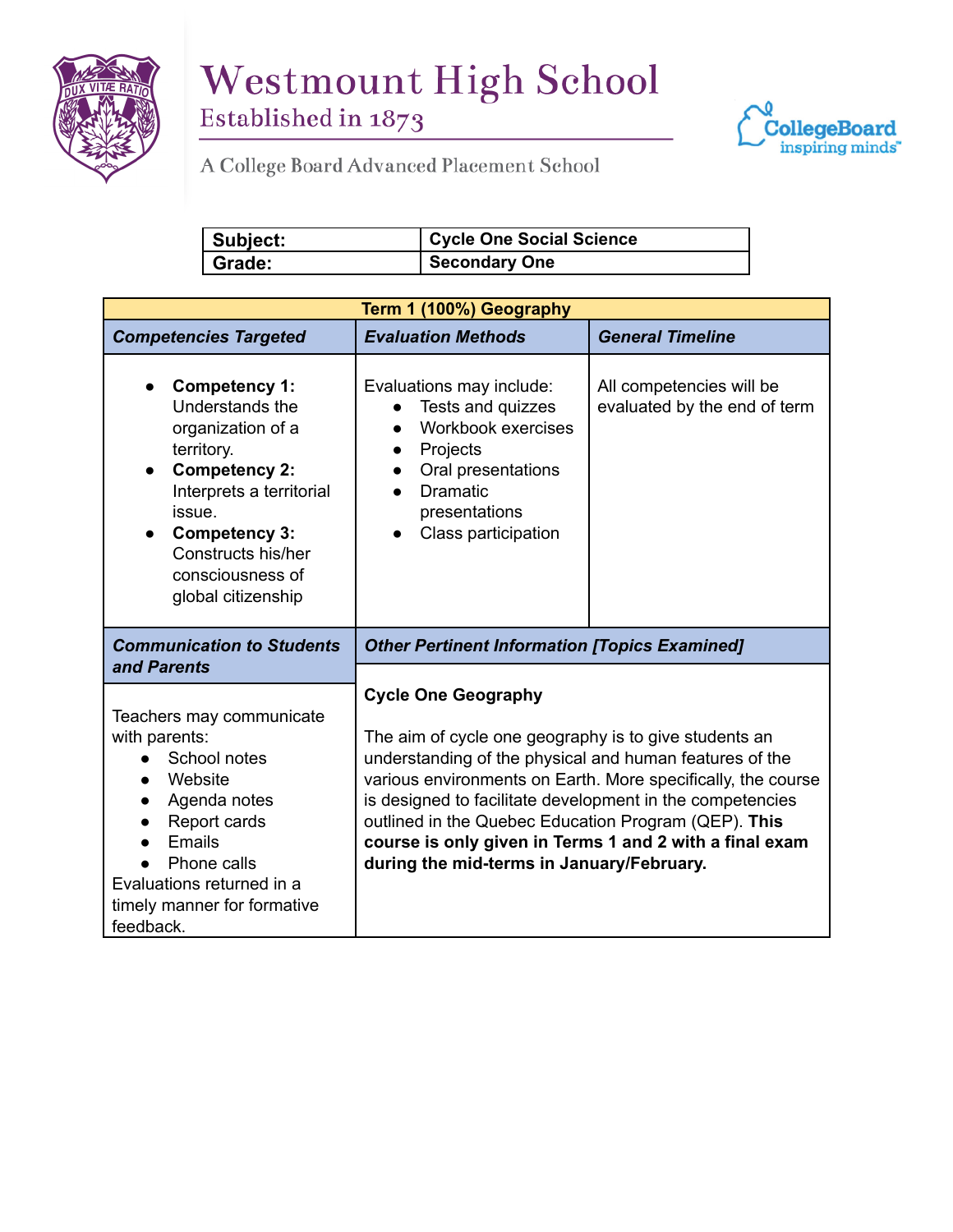*This course has an accompanying Google Classroom that students can access using their EMSB account (username and password) at [classroom.google.com](http://classroom.google.com/) Students will be able to access course materials and submit work into the Google Classroom platform for evaluation.*

*Each student has the responsibility to access the coursework online in the Google Classroom and submit any assignments, particularly in the event of another school or classroom closure. Teachers will be available to accompany students in their learning.*

| **Term 3 (100%) History and Citizenship                                                                                                                                                                                                                          |                                                                                                                                                                                                            |                                                                                                                                                                                                                                                                                                                                                                                                                                                                                                                                    |  |
|------------------------------------------------------------------------------------------------------------------------------------------------------------------------------------------------------------------------------------------------------------------|------------------------------------------------------------------------------------------------------------------------------------------------------------------------------------------------------------|------------------------------------------------------------------------------------------------------------------------------------------------------------------------------------------------------------------------------------------------------------------------------------------------------------------------------------------------------------------------------------------------------------------------------------------------------------------------------------------------------------------------------------|--|
| <b>Competencies Targeted</b>                                                                                                                                                                                                                                     | <b>Evaluation Methods</b>                                                                                                                                                                                  | <b>General Timeline</b>                                                                                                                                                                                                                                                                                                                                                                                                                                                                                                            |  |
| <b>Competency 1: Examines</b><br>social phenomena from a<br>historical perspective •<br><b>Competency 2: Interprets</b><br>social phenomena using the<br>historical method<br><b>Competency 3: Interprets</b><br>social phenomena using the<br>historical method | Evaluations may include:<br>Tests, quizzes and<br>exams<br>Workbook exercises<br>$\bullet$<br>Projects<br>$\bullet$<br>Oral presentations<br>$\bullet$<br>Dramatic<br>presentations<br>Class participation | All competencies will be<br>evaluated by the end of term<br><b>Notification of student</b><br>standing in April<br>Final exam in June.                                                                                                                                                                                                                                                                                                                                                                                             |  |
| <b>Communication to Students</b><br>and Parents                                                                                                                                                                                                                  | <b>End of Year Evaluation</b>                                                                                                                                                                              | <b>Other Pertinent Information</b>                                                                                                                                                                                                                                                                                                                                                                                                                                                                                                 |  |
| School notes<br>Website<br>$\bullet$<br>Agenda notes<br>Report cards<br>Emails<br>Phone calls.                                                                                                                                                                   | Local exam                                                                                                                                                                                                 | <b>Cycle One History and</b><br><b>Citizenship</b><br>The secondary one course is<br>a general history course that<br>traces the historical and<br>evolutionary development of<br>man and civilization. The<br>secondary two course is a<br>general history course that<br>traces the historical<br>emergence and development<br>of the so-called "civilized"<br>world. Both courses are<br>designed to facilitate<br>development in the<br>subject-specific<br>competencies, outlined in the<br>Quebec Education Program<br>(QEP) |  |